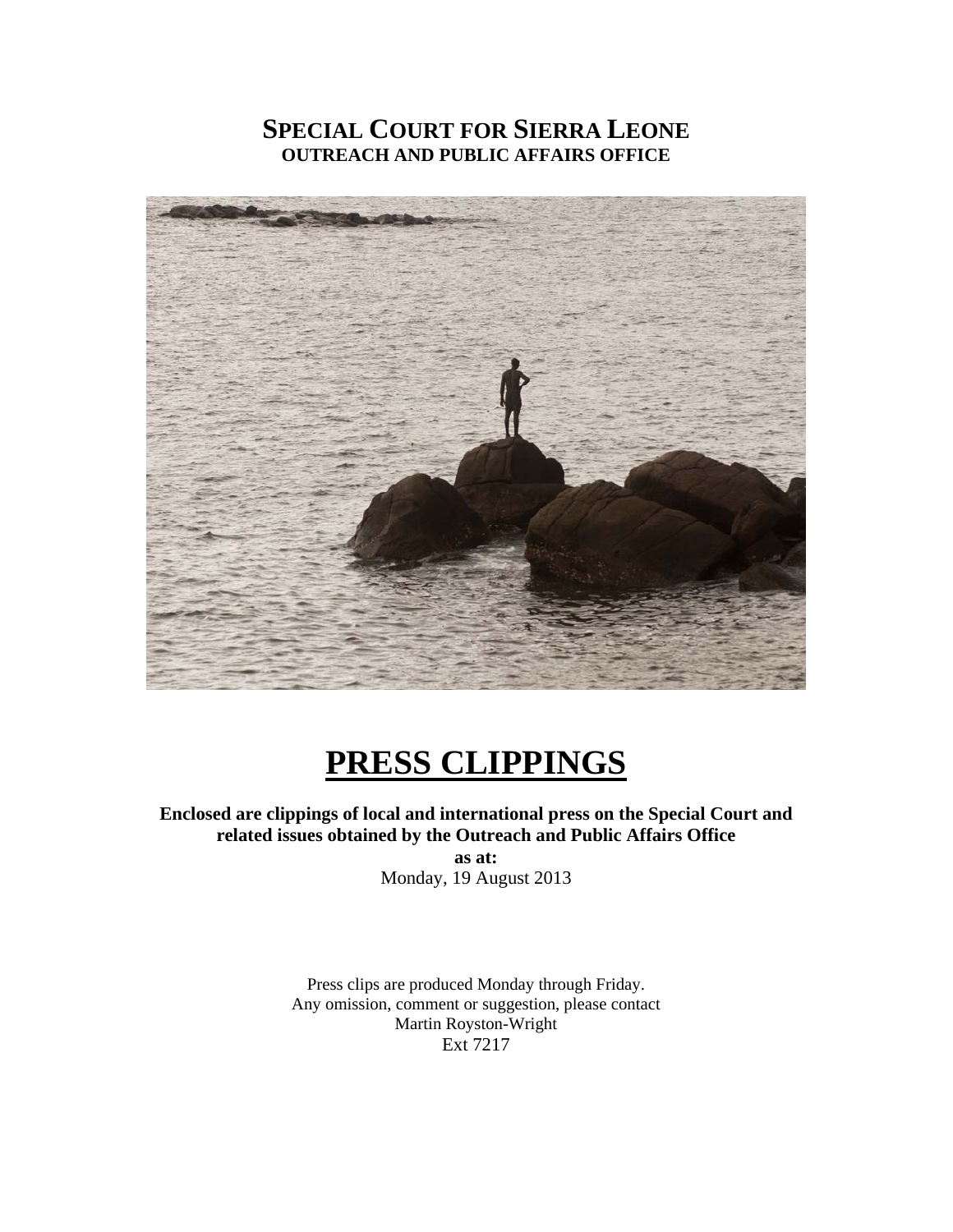| <b>Local News</b>                                                                              |            |
|------------------------------------------------------------------------------------------------|------------|
| Government of Sierra Leone to Enforce Sentences of Special Court Contempt Prisoners / OPA      | Page 3     |
| Special court Closes Down / Independent Observer                                               | Page 4     |
| <b>International News</b>                                                                      |            |
|                                                                                                |            |
| Liberia's President Marks Decade of Peace / Associated Press                                   | Pages 5-6  |
| Model's Yaya Nimley Says He Has 'No Regret' for War to Remove Charles Taylor / FrontPageAfrica | Pages 7-8  |
| The International Criminal Court and Its 'Small Fry Justice' / Economic & Political Weekly     | Pages 9-13 |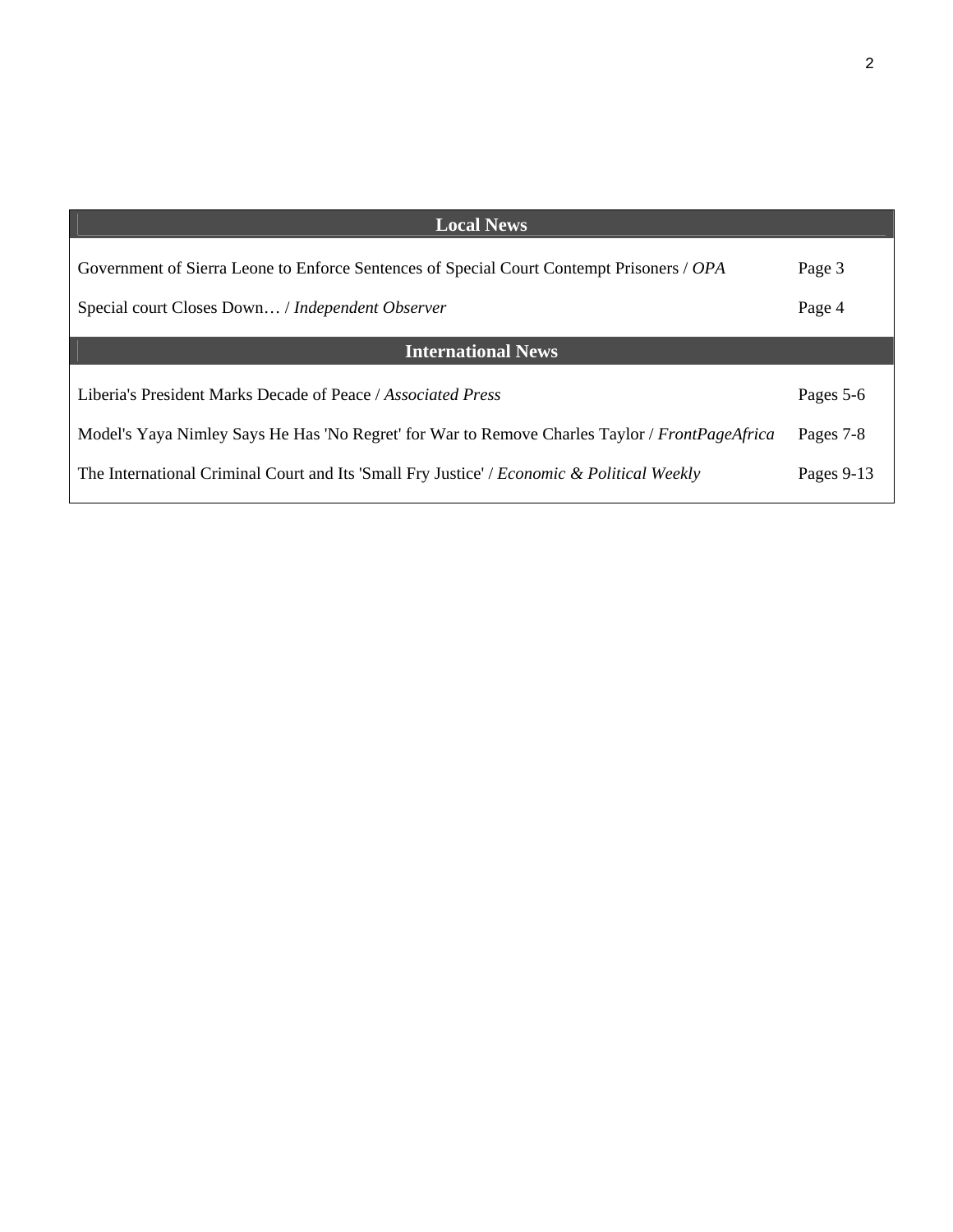

# **Special Court for Sierra Leone**

Outreach and Public Affairs Office

# **PRESS RELEASE Freetown, Sierra Leone, 16 August 2013**

# **Government of Sierra Leone to Enforce Sentences of Special Court Contempt Prisoners**

The Government of Sierra Leone will take over responsibility for Special Court prisoners serving their sentences in Sierra Leone after the closure of the Court later this year, under the terms of a Memorandum of Understanding (MOU) between the Special Court and the Government of Sierra Leone.

The MOU, signed this week by Special Court Registrar Binta Mansaray and Sierra Leone's Attorney-General and Minister of Justice, Franklyn Bai Kargbo, establishes terms for the handover of the Special Court's detention facility to the National Prisons Service.

The facility forms part of the larger detention block that was handed back to the Government in 2010. Sentences will be enforced by the National Prisons Service in accordance with international standards, with costs to be borne by the Special Court and, after closure, the Residual Special Court for Sierra Leone.

There are currently three prisoners at the facility, serving sentences of between 18 and 30 months on contempt convictions.

#END

The Special Court is an independent tribunal established jointly by the United Nations and the Government of Sierra Leone. It is mandated to bring to justice those who bear the greatest responsibility for atrocities committed in Sierra Leone after 30 November 1996.

#### INFORMATION FOR MEDIA - NOT FOR ADVERTISING

Produced by the Outreach and Public Affairs Office Special Court for Sierra Leone Mobile: 232 76 655732 Email: SCSL-pressoffice@un.org

Visit our website at www.sc-sl.org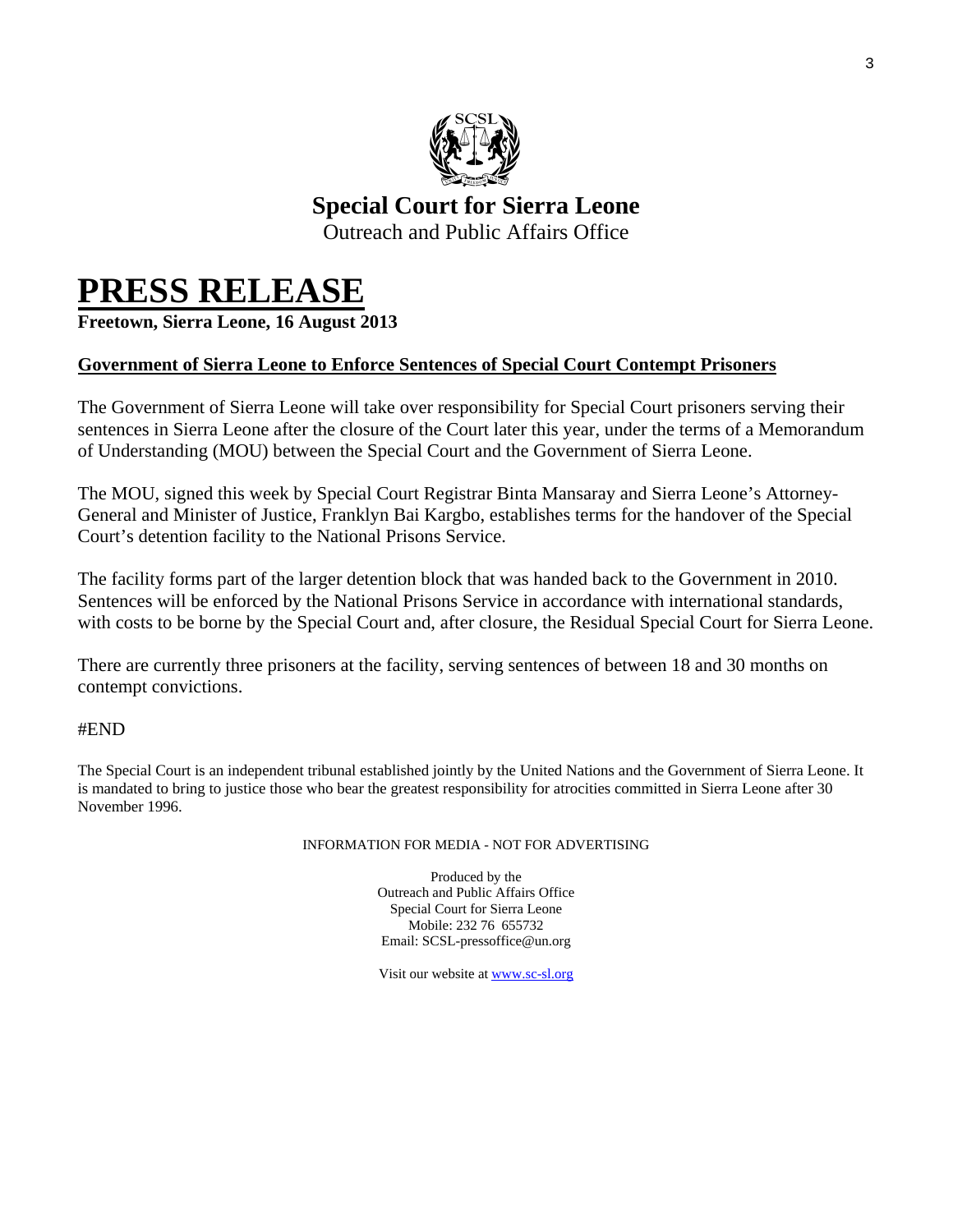# Independent Observer Monday, 19 August 2013



**Special Court for Sierra Leone** Outreach and Public Affairs Office

PRESS RELEASE Freetown, Sierra Leone, 16 August 2013 **GOVERNMENT TO ENFORCE SENTENCES OF** SPECIAL COURT CONTEMPT PRISONERS

The Government of Sierra Leone will take over responsibility for Special Court prisoners serving their sentences in Sierra Leone after the closure of the Court later this year, under the terms of a Memorandum of Understanding (MOU) between the Special Court and the Government of Sierra Leone.

The MOU, signed this week by Special Court Registrar Binta Mansaray and Sierra Leone's Attorney-General and Minister of Justice, Franklyn Bai Kargbo, establishes terms for the

The facility forms part of the larger detention block that was handed back to the Government in 2010. Sentences will be enforced by the National Prisons Service in accordance with international standards, with costs to be borne by the Special Court and, after closure, the Residual Special Court for Sierra Leone.

There are currently three prisoners at the facility, serving sentences of between 18 and 30 months on contempt convictions.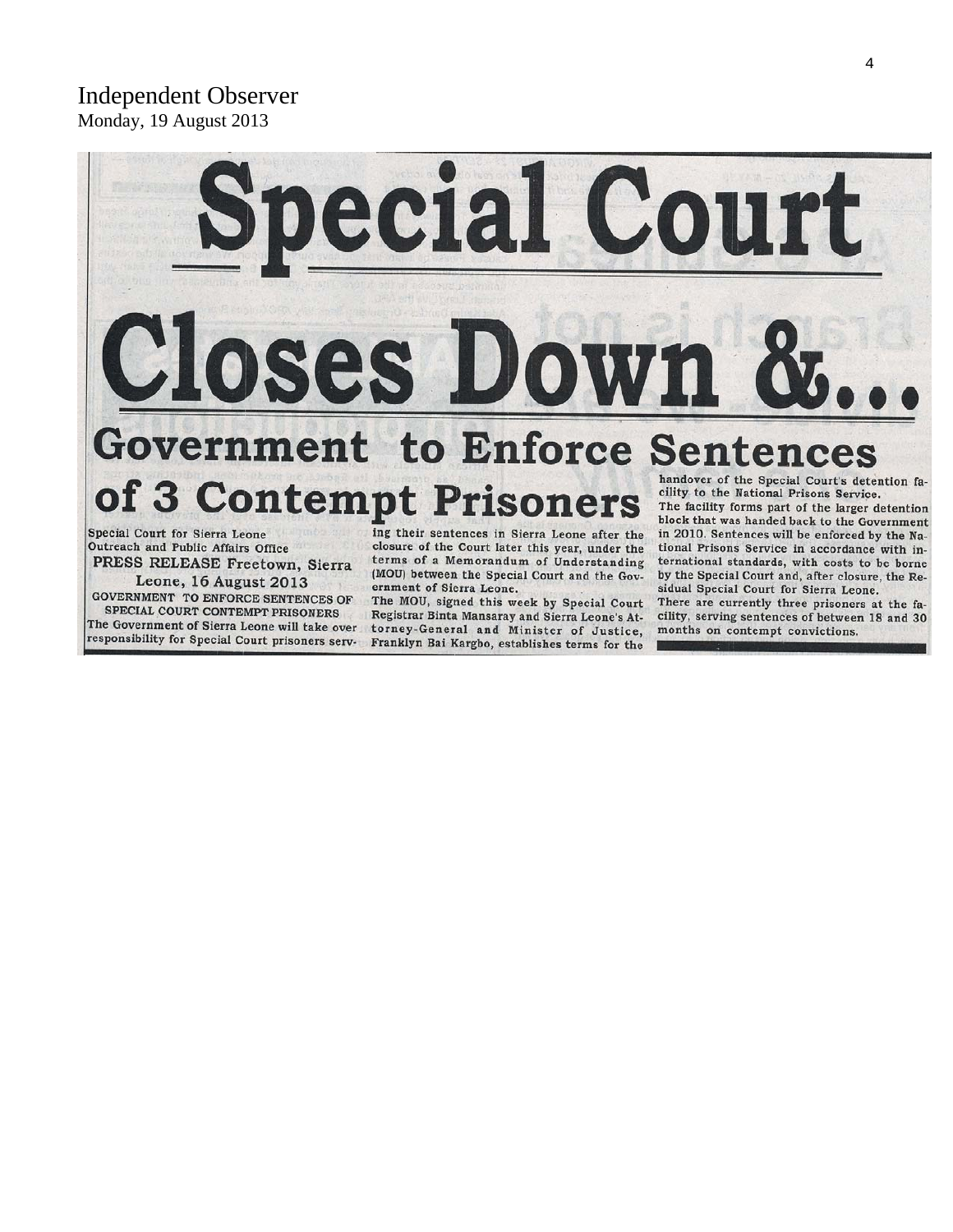# Associated Press Sunday, 18 August 2013

### **Liberia's president marks decade of peace**

### JONATHAN PAYE-LAYLEH,

MONROVIA, Liberia — Liberia President Ellen Johnson Sirleaf celebrated a decade of peace on Sunday by attending a prayer service held at the scene of one of the worst massacres recorded during the country's 14-year civil war.

The service at St. Peter's Lutheran Church in Monrovia marked the 10-year anniversary of a peace accord signed in Accra, Ghana.



*In this Aug. 11, 2003 file photo, Liberian ex-President Charles Taylor, carrying his staff, leaves with wife Jewel Howard-Taylor after officially handing over the power of the presidency to his Vice President Moses Blah, at the Executive Mansion in the Liberian capital Monrovia. The ex-wife of former Liberian President Charles Taylor said Aug. 11, 2013, that the convicted war criminal made "the ultimate sacrifice" by exiting the country 10 years ago today, an event that effectively ended a brutal 14-year civil war that claimed 250,000 lives. (AP Photo/Ben Curtis, File)*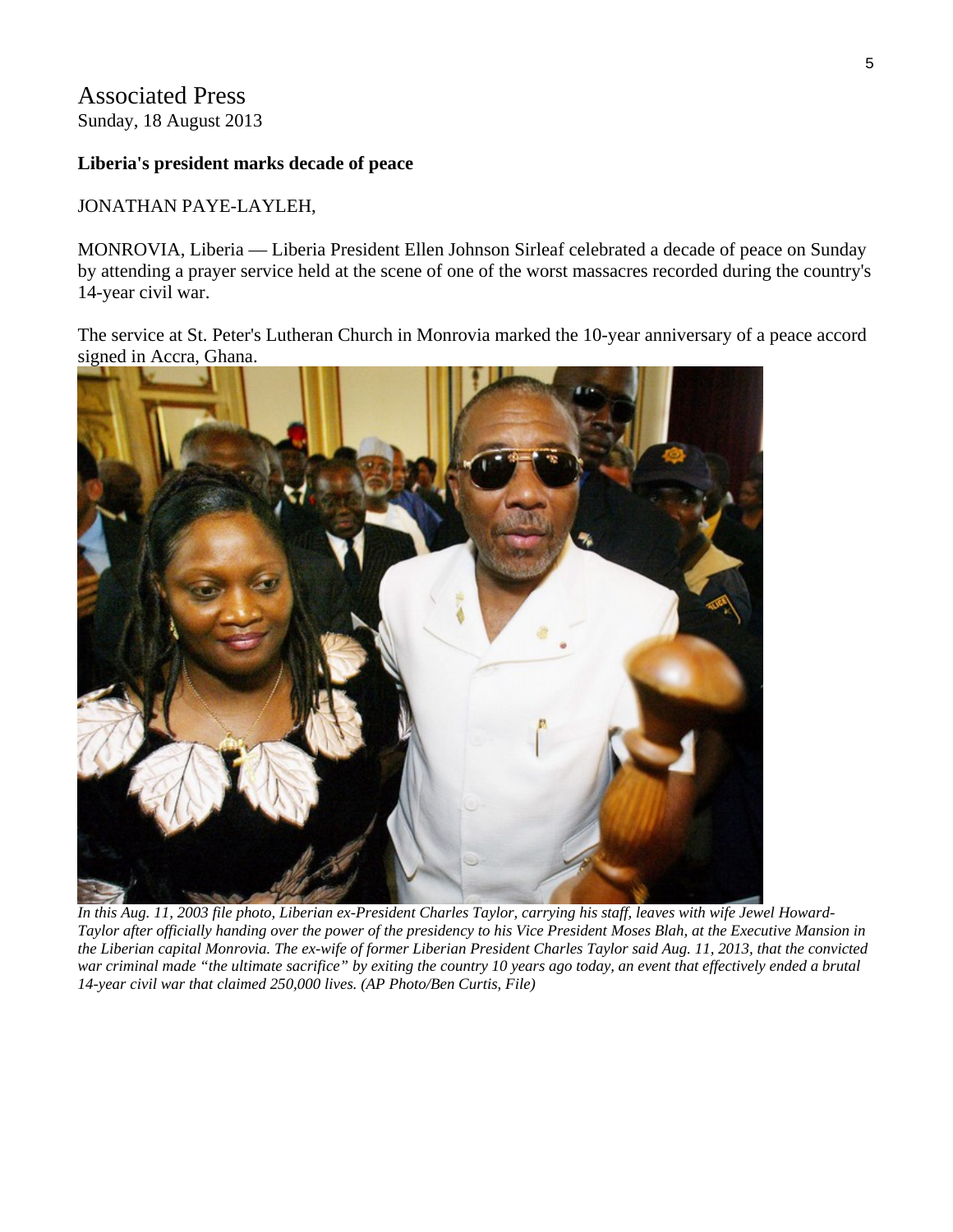Accompanied by high-ranking officials including Vice President Joseph Boakai, Sirleaf listened to a grisly retelling of the July 1990 massacre at the church carried out by fighters supporting then-President Samuel Doe. Because of their ethnicity, displaced Liberians who had gathered at the church were suspected of backing a rebel faction headed by Prince Johnson, and hundreds were killed by Doe's fighters.

Less than two months later, Johnson would personally oversee Doe's torture and execution.

"We became worse than wild animals. We became barbaric," said Bishop Jensen Seyenkulo, who led the service on Sunday that moved some in the church to tears.

"Today, we celebrate and give thanks for what God has brought about the peace we have," Seyenkulo said.

Around 250,000 lives were lost during 14 years of on-and-off fighting that devastated the West African nation's infrastructure and institutions. Sirleaf, who won a share of the Nobel Peace Prize in 2011 before being elected to a second term, has been praised for consolidating peace, attracting foreign investment and securing debt relief.

But critics accuse her of not going far enough to root out corruption in her administration. And they question how much her government's development projects have improved the lives of ordinary Liberians, taking particular issue with large-scale agricultural and forestry concessions that have dispossessed some rural poor.

Following Sunday's service, Sirleaf sent a mass text message urging Liberians to "strengthen our bonds and prosper together," she wrote. "I thank God for ten years of peace and for your contribution to this great achievement."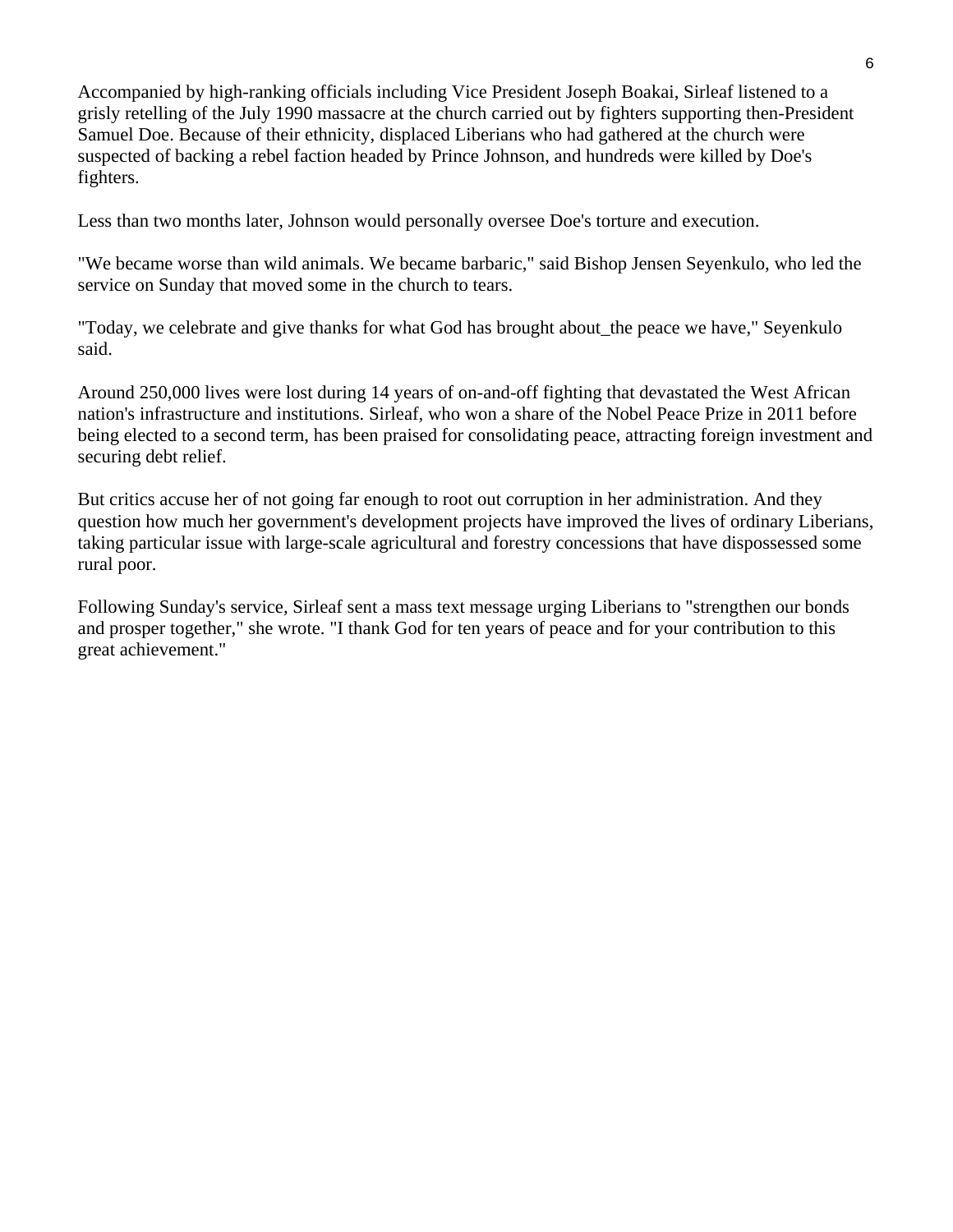# FrontPageAfrica (Monrovia)

Friday, 16 August 2013

# **Liberia: Model's Yaya Nimley Says He Has 'No Regret' for War to Remove Charles Taylor**

This August marks ten years since perhaps one of the most gruesome and bloodiest civil wars in recent human history came to an end, when former Liberian President Charles Taylor relinquished power and fled to exile in Nigeria. The war is said to have claimed the lives of about 200,000 Liberians and still remains the pinnacle national decisions as the country celebrates the decade long peace.

On Thursday the Ministry of Information held a discussion with key negotiators of the Accra Accord as panelists looking at what lead to the final rounds of peace talks. The all-men panel who decided the

fate of thousands of women and children back in 2003; were seen laughing and posing for photos after they talked about their compelling political, military and material interests; which were all reasons for the war as they saw necessary.

Thomas Yaya Nimely, former leader of the defunct Movement for Democracy in Liberia (MODEL) told the audience that he has no regrets for waging war on the tyrannical regime of Taylor even though many died as a result.

"You ask me if I have regrets, let me tell you... If I am medical personnel. When I go to deliver and the baby cannot come out normally and the doctor has to make the ultimate decision to choose who lives

or who dies. When the doctor makes that decision to kill the baby and let the mother live he regrets the decision. But he made the decision based on sound reasonable medical advice."

Nimely said, "Do I regret the death of people yes I did but it was the right decision. Had it not been done you would not have been here. If I ask where were you, you will say I was on the refugee camp."

Yet another piece of the puzzle was put together when Conmany Wesseh made striking revelation of his assistance to Taylor in his quest to launch the beginning of the war that lasted fourteen years.

"I had run away from Mr. Doe. Taylor knew we were there and then he approached us, approached me in particular because when he tried to get in touch with the Libyans they said no we know somebody from the student movement that's how we connected."

Recounting when he served as Chief negotiator of the then government of Charles Taylor, Information Minister Lewis Brown who also formed part of the discussion asserted that when his delegation arrived in

Accra, Ghana on the peace accord's mission, they were playing with a number of competing interest.

"The country was clearly factionalized. There were competing interest; at the center of it all was the government. On the one hand, there was the competing political interest. Then there also happen to have been the military interest which Thomas spoke about and then there was the international interest."

Brown said the Comprehensive Peace Accord was heavily reliant on the moral guarantee of the international community and other players but it took the resilience of the people of Liberia to achieve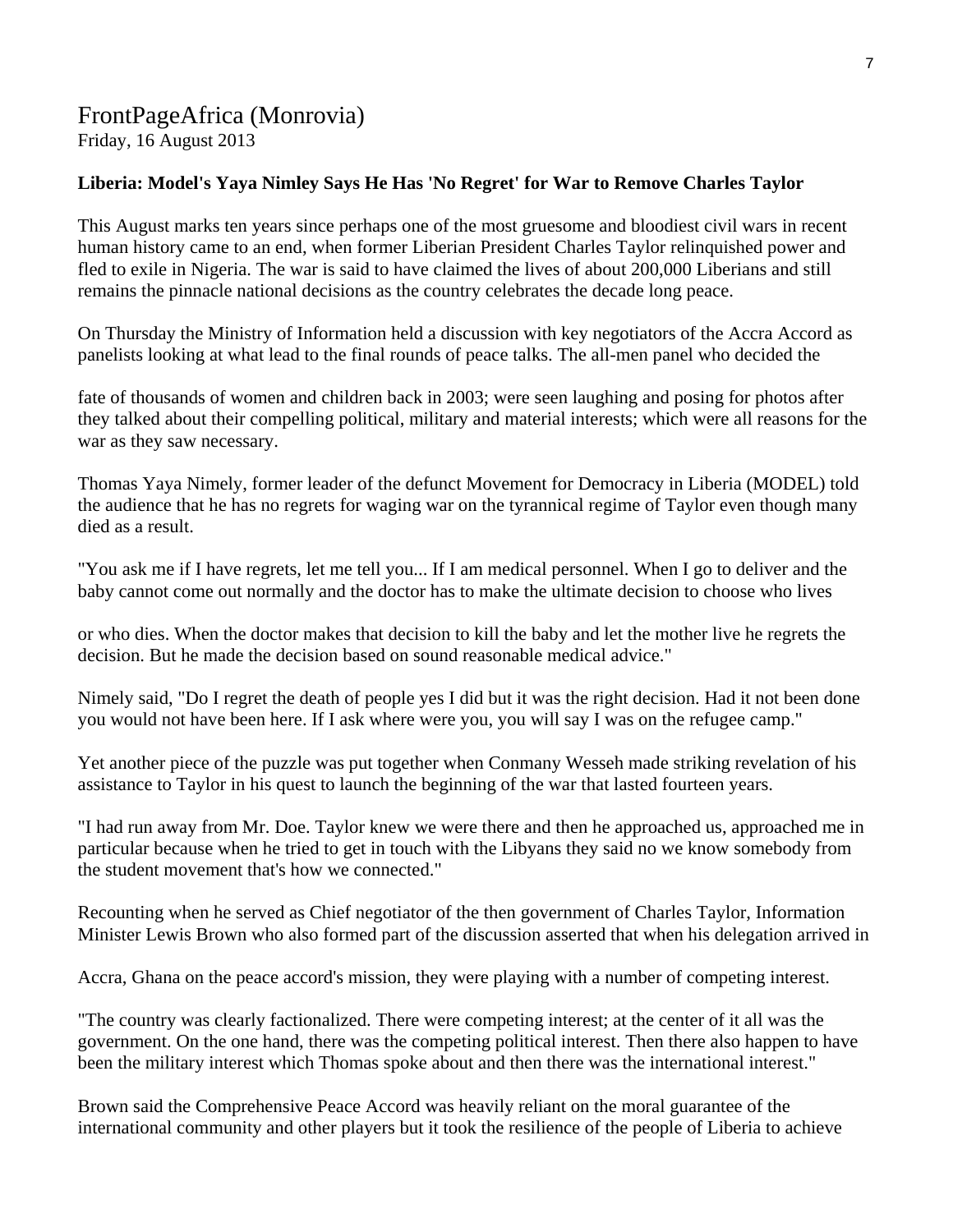every aspect of its agreement. "For instance all of the promises for the DDRC were not close to being fulfilled when these groups stepped up and proceeded," he said.

For Nimley, societal ills that were responsible for the war are still occurring in Liberia.

"There are a lot of qualified people. Let Liberia come first and if Liberia comes first then Liberians will come first. All of you who been to Ghana when was the last time you saw a Liberian working in the

Ghanaian government? In Nigeria when was the last time you saw that? We came back here to create Liberia for Liberians."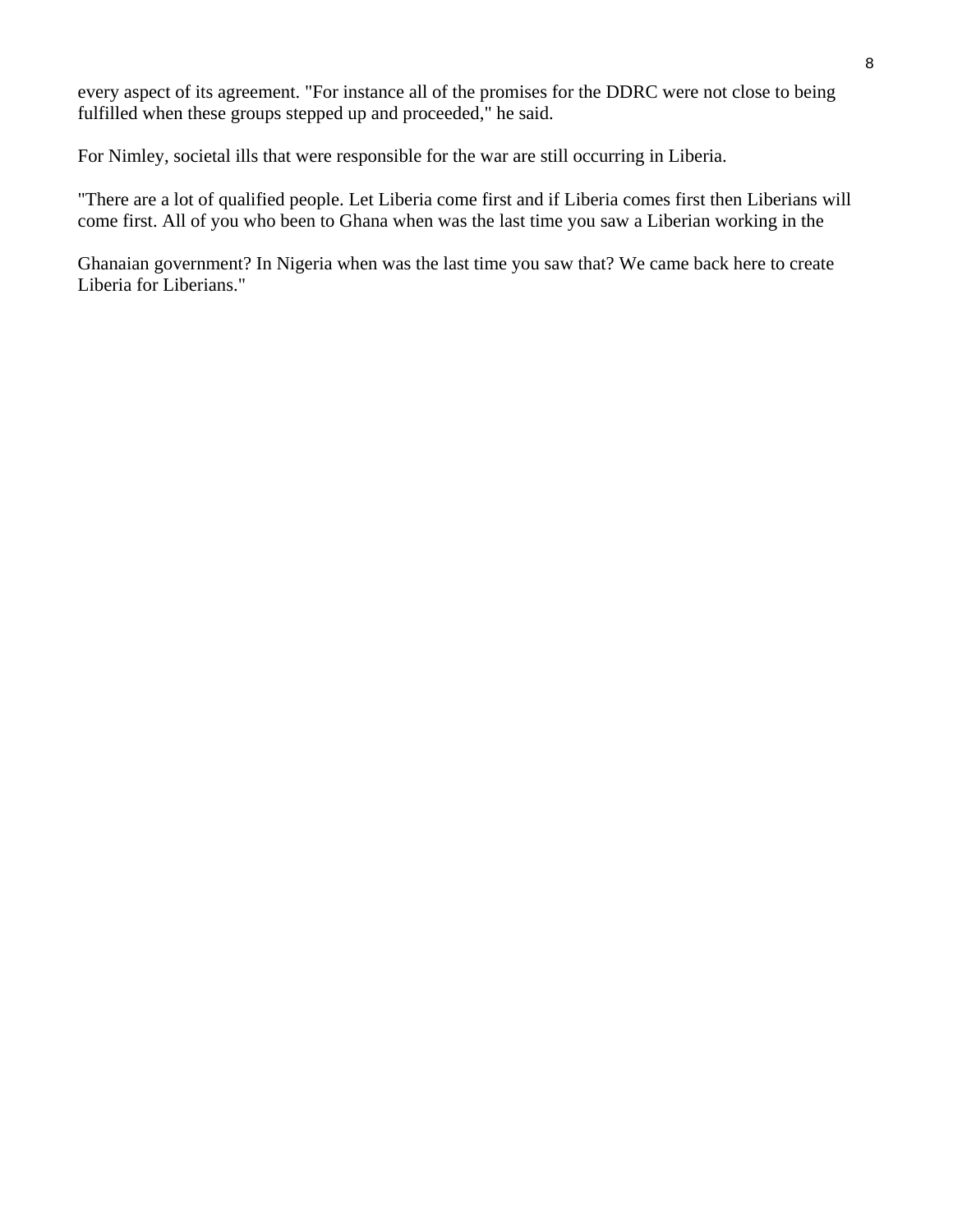# Economic & Political Weekly

Monday, 19 August 2013

### **The International Criminal Court and Its 'Small Fry Justice'**

Created to punish perpetrators of the world's serious crimes, the International Criminal Court is yet to live up to its promise. The ICC's focus on situations in Africa and its unwillingness to prosecute powerful violators of human rights and humanitarian law suggests that other forces are infl uencing its functioning.

The South Asia Human Rights Documentation Centre is located in New Delhi.

Established in 2002 with the purpose of punishing individuals who commit serious crimes that cannot or will not be addressed at a national level, the International Criminal Court (ICC) can assert jurisdiction over crimes against humanity, genocide, war crimes, and, as of 2017, crimes of aggression.<sup>1</sup> Cases come before the ICC in three ways  $- (1)$  a referral from a state that is a signatory to the ICC statute; (2) at the initiative of the ICC's prosecutor; (3) or from the United Nations Security Council (UNSC). In the first two, the state in which the crime was perpetrated or the accused's state of nationality must be a party to the ICC statute. A state which is not a party to the ICC statute may consent to the court hearing the case on an ad hoc basis. If the UNSC refers a case to the ICC, the court has jurisdiction regardless of the state involved being a party to the ICC statute. $^{2}$ 

Eighteen cases from eight states have been brought before the ICC. Of these, two were initiated by the prosecutor, four via state party referrals, and two from UNSC referrals. All eight states in which prosecutions are taking place are African. This has led to protest from African states, and the African Union (AU) holding that the ICC is targeting Africans (Africa Legal Aid 2011). It is alleged that the ICC is a tool for western powers to interfere. They point to the indictment of African leaders unpopular in the west, such as Muammar Gaddafi of Libya, President Omar al-Bashir of Sudan, and President Uhuru Kenyatta of Kenya, as evidence. It is claimed that there are greater atrocities being committed by major powers and their allies but these enjoy immunity from criminal proceedings.

#### **As a Political Tool**

The ICC recently came under fire for indicting Kenyan President Kenyatta. Kenyatta is expected to stand trial in July 2013. He has been charged with crimes against humanity.<sup>3</sup> The crimes relate to his alleged role in the ethnic violence after the 2007 Kenyan elections.

At Kenyatta's inauguration, Yoweri Kaguta Museveni, president of Uganda, held that the violence during the 2007 election should be dealt with by Kenya, not some international judiciary. Museveni claimed that the ICC had become a tool for western powers "to install leaders of their choice in Africa and eliminate the ones they don't like" (Museveni 2013). Museveni's record on human rights is not blemish-free, and there are allegations that he too has used courts to play politics.<sup>4</sup> But it would be a mistake to see his comments merely as self-serving. He reflects a broad sentiment among African leaders that the ICC is not acting in the interest of Africans. This sentiment was borne out recently when AU Chairman Hailemariam Desalegn, prime minister of Ethiopia, accused the court of "some kind of race hunting" (*Al Jazeera* 2013).

Courtenay Griffiths, chief defence counsel for ex-Liberian President Charles Taylor at the Special Court for Sierra Leone, wrote a scathing review of the ICC's prosecution of Kenyatta in the London newspaper,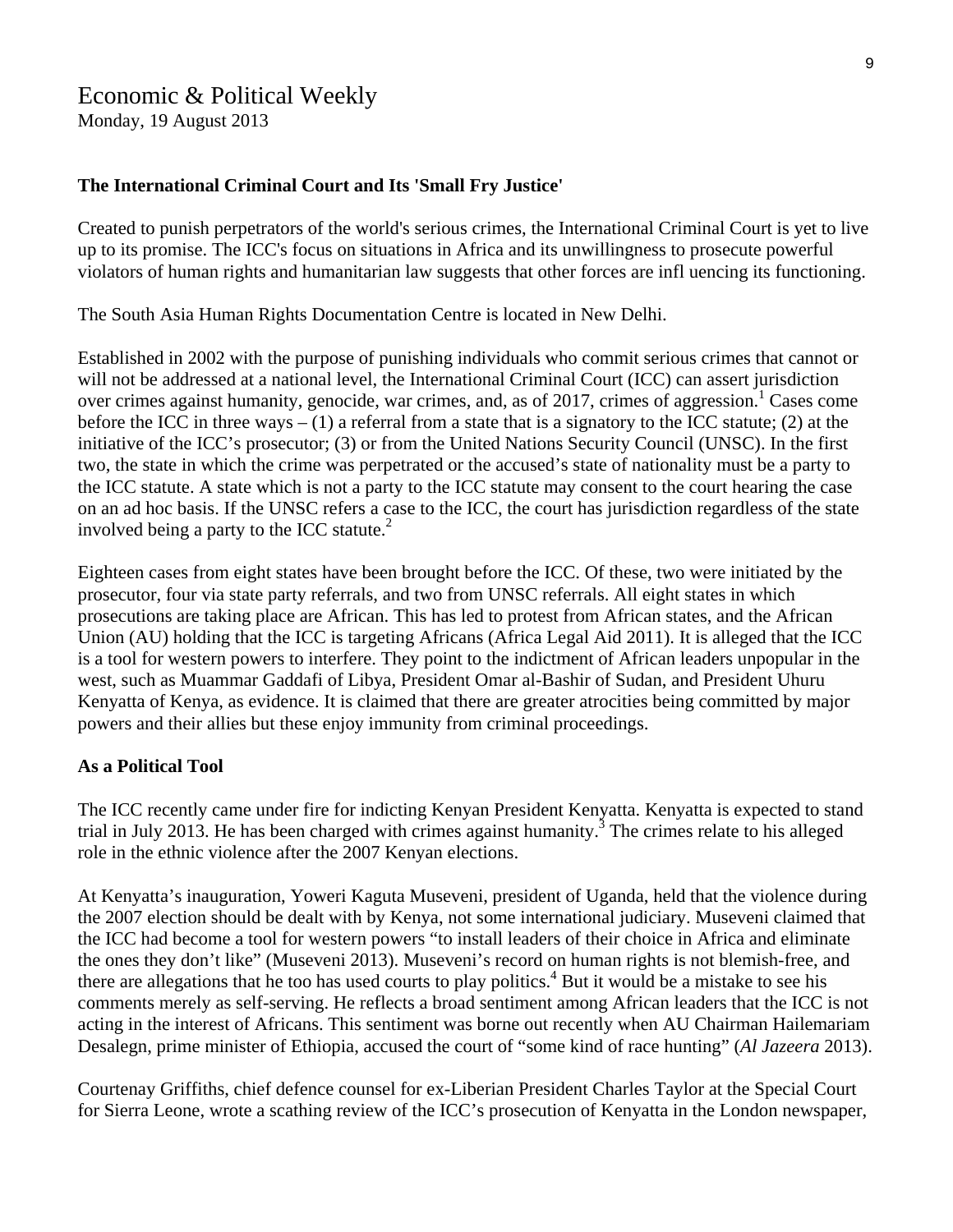*The Telegraph*, titled "The International Criminal Court Is Hurting Africa". Griffiths (2012) argued that the Kenyatta case was motivated by British antipathy to the Kenyan president.

Britain does not want Mr Kenyatta to be President of Kenya. It sees its interests as best served through the election of Mr Odinga in the forthcoming contest.

Griffiths wrote nine months before the election, and claimed that the UK's hostility towards Kenyatta and its support for the ICC's indictment was an example of the ICC being used as a "vehicle for its primarily European funders, of which the UK is one of the largest, to exert their power and influence, particularly in Africa".

# **ICC and the Impunity of Power**

The history of the ICC demonstrates a highly selective choice of who and, more importantly, who not to prosecute. It stretches credulity to believe that crimes similar to those in the African states have not been committed elsewhere. By the end of 2012, the office of the prosecutor received 9,717 communications alleging crimes across the world.<sup>5</sup> Evidently, many of the alleged crimes did not meet ICC criteria for initiating investigation or prosecution, but it would be absurd to assert that many cases which occurred outside Africa were not worthy of the court's jurisdiction.

The presence of underlying political interests precludes the court's involvement in many instances. Without understating crimes committed in Africa, questions must be asked about criminals from non-African states not being brought to justice.

# **Syria**

The ICC would have a strong case against Bashar al-Assad as well as many of the groups opposing him. The United Nations (UN) reports that in the past two years 70,000 people have been killed in the country's civil war and UN High Commissioner for Human Rights Navi Pillay has described Syrian President Bashar al-Assad as a "war criminal" (Holden 2013). Despite Pillay and 58 states calling for the trial of Assad, the UNSC has not responded (Sands 2013). While five members of the UNSC support such action, Russia and China, both with veto power, have prevented the council from acting (*The Hindu* 2013).

# **Israel and Palestine**

Over the last four years, UN human rights investigators released two reports indicating that Israel may have perpetrated war crimes against Palestinians. <sup>6</sup> However, no action has been taken by the ICC in spite of repeated calls from Palestinians.

In 2009, Palestine attempted to formally recognise the jurisdiction of the ICC to consider acts committed on Palestinian territory since 2002 (Palestinian National Authority 2009). The ICC concluded that it could not consider cases as it had no jurisdiction over Palestine. The court determined that it was for relevant bodies at the UN or the Assembly of States Parties of the ICC to make the legal determination whether Palestine qualified as a state for the purpose of acceding to the ICC statute. However, the office of the prosecutor stated that the conflict in Palestine could be considered if the UNSC referred the matter (Un Kim 2013). No referral has been forthcoming. Given the US veto on the UNSC, this is hardly surprising.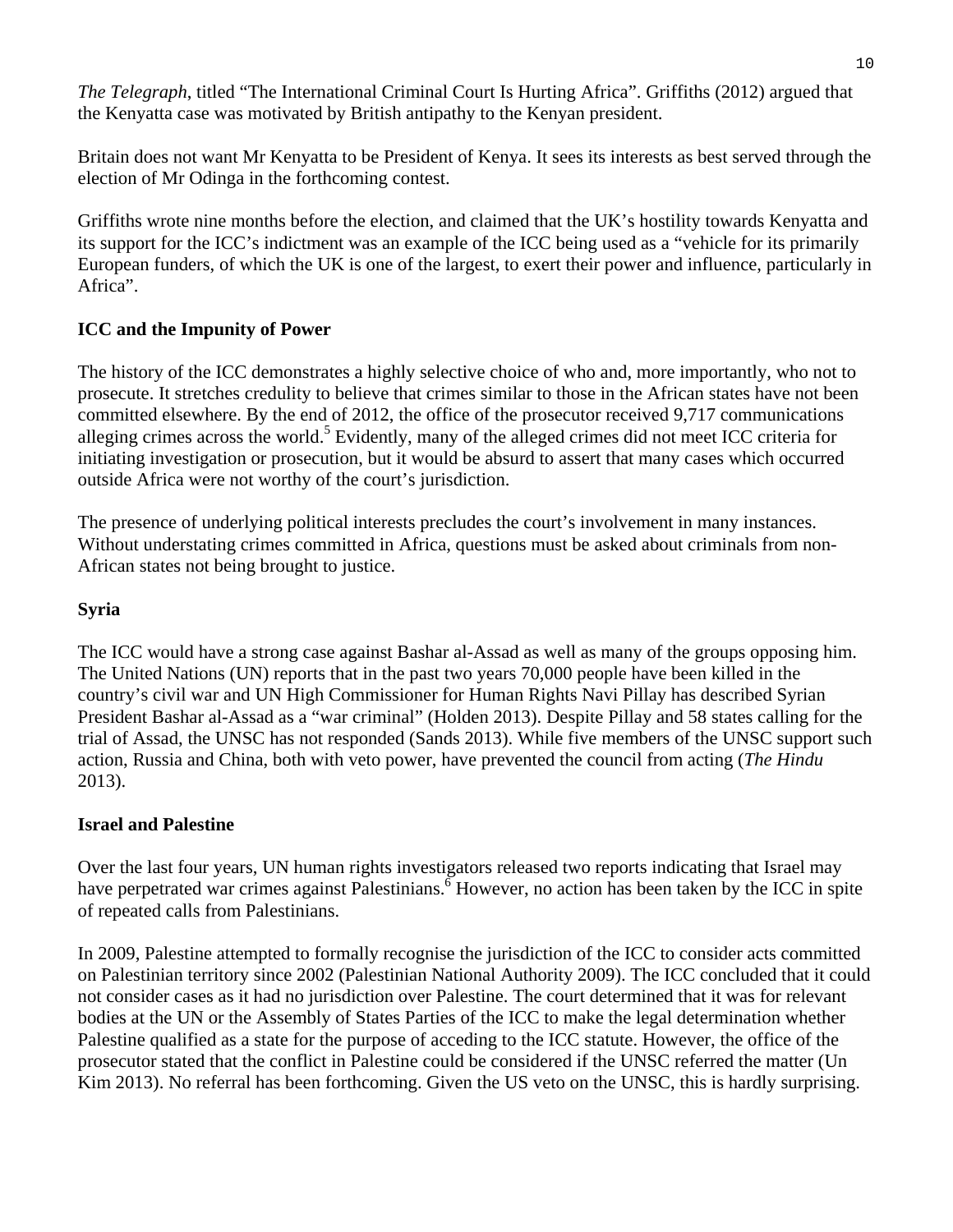The circumstances of Palestinian nationhood recently changed. In November 2012, Palestine was confirmed as a non-member observer state by the UN General Assembly (UNGA). This led Fatou Bensouda, the ICC prosecutor, to state that as the UNGA had determined that Palestine was, indeed, a state, "the ball is now in the court of Palestine", "Palestine has to come back", and "we are waiting for them" (Whitbeck 2013). If the Palestinians do move ahead with their original plans to ratify the ICC, close attention will need to be paid to whether the court is capable of exercising independence.

## **India**

In 2002, the Gujarat riots in India led to the death of 2,000 (mainly Muslim) women, men and children. In 2012, Amnesty International reported that 10 years later very few perpetrators had been brought to justice by Indian courts despite widespread suspicion of the local government's complicity in the deaths (Amnesty 2012). Under the ICC statute, a case is admissible if the state in whose territory the crime took place is genuinely unwilling or unable to carry out the investigation or prosecution [Article 17(1) (a)]. Article 17 was invoked in the cases of Gaddafi and Kenyatta, despite the willingness in both their countries to open investigations. Irrespective of whether the ICC is correct in its assessment that the circumstances in Libya and Kenya warranted intervention, it is striking that no move was made to open investigations in India, where 10 years have produced only reports, badly biased prosecutions, and no justice for the victims (Amnesty 2012). It is noteworthy that the allegations against President Kenyatta of organising and inciting ethnic-based violence bear strong similarity to those in Gujarat.

# **Sri Lanka**

Sri Lanka is a glaring example of the limits of the ICC. Numerous organisations have alleged war crimes by both the Sri Lankan government and the Liberation Tigers of Tamil Eelam (LTTE).

In a 2010 report, "War Crimes in Sri Lanka", the International Crisis Group (ICG) stated that it possessed evidence of intentional shelling of civilians, hospitals, and humanitarian operations, all of which constitute war crimes and crimes against humanity (ICG 2010). Likewise, a 2011 report by a UN panel of experts found credible allegations of war crimes and crimes against humanity (UNSGE 2011). These allegations pointed to crimes on behalf of the government, including murder, mutilation, cruel treatment and torture, rape, attacks on civilians, attacks on medical and humanitarian objectives, starvation of population and denial of humanitarian relief, and enforced disappearances.

If this was not enough to draw the attention of the ICC, Sri Lanka refused to pursue anything remotely resembling an impartial investigation. It rejected the UN experts' report as "seriously flawed" and insisted that its own euphemistically titled "Lessons Learnt and Reconciliation Commission" (LLRC) was adequate to the task (Haviland 2011). This ignored the finding in the experts' report that the LLRC fell far short of international standards due to its bias and refusal to address any serious violations during the later stages of the war. Moreover, the government centralised all power in the exec0utive and removed the last remnant of judicial independence through the impeachment of the chief justice (ICG 2013). If there was ever an example of a government unwilling, let alone institutionally incapable, of carrying out the investigation or prosecution of war crimes and crimes against humanity, surely this is it.

Sri Lanka is not a signatory to the ICC statute. It would take a UNSC resolution to initiate an investigation. This would be unlikely, given Russia, China and a strong clutch of other countries, including India, support the Sri Lankan government. In May 2009, 17 countries attempted to get the United Nations Human Rights Council (UNHRC) to investigate war crimes in Sri Lanka, but were voted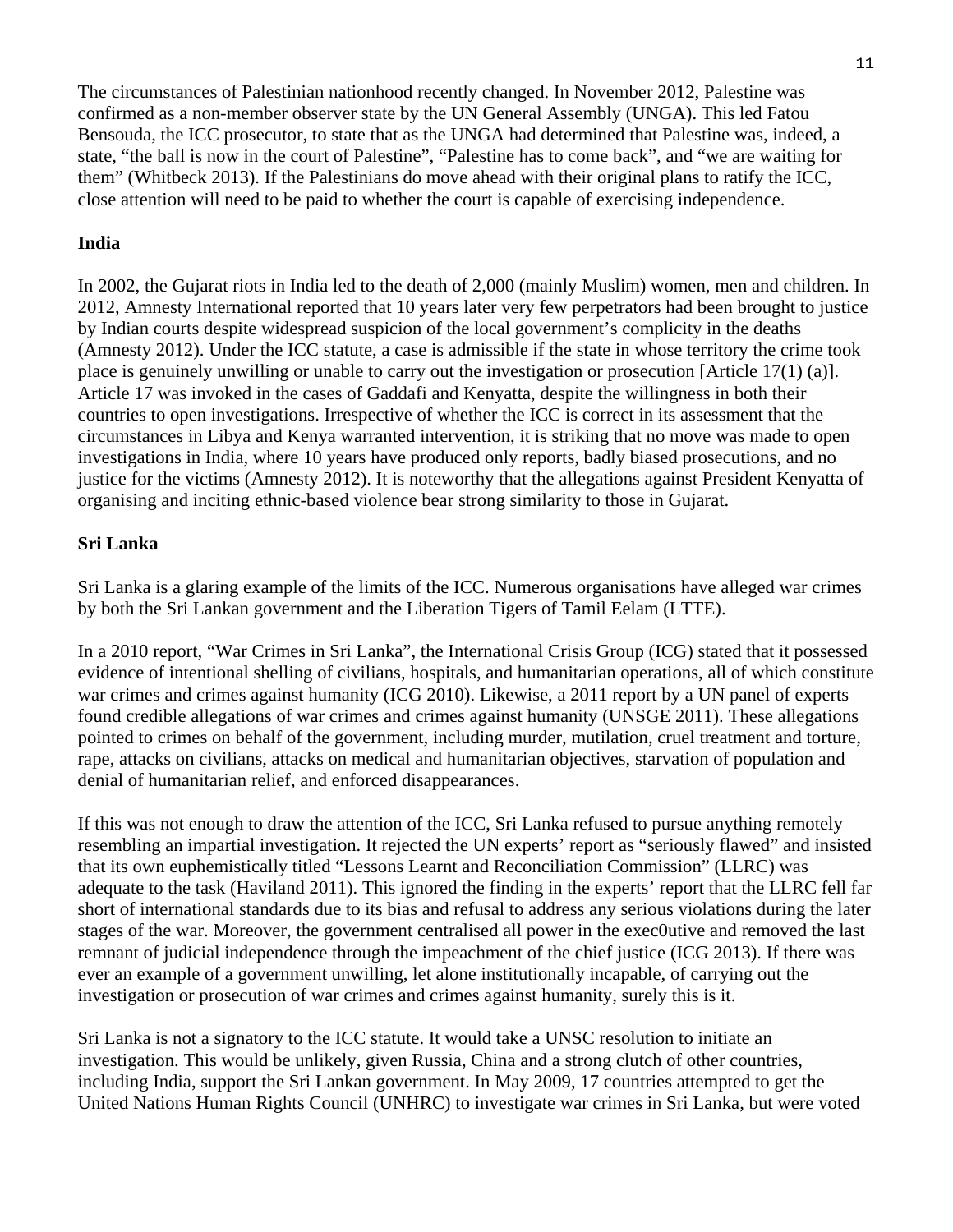down. Instead, the UNHRC passed a resolution commending the Sri Lankan government's actions, condemning the LTTE, and ignoring all allegations of crimes by government forces (BBC 2009).

# **United States**

The US, by initially signing, though not ratifying, the ICC statute has sought to immunise its own nationals against the ICC while simultaneously supporting the court's prosecution of others.

During the presidency of George W Bush, the US administration renounced its signature on the ICC statute and then set about forcing signatories to the treaty to sign bilateral agreements guaranteeing immunity of US nationals from prosecution by the ICC for crimes committed on their territory. The US did this primarily through both diplomatic pressure and the American Service-Members' Protection Act (ASPA), which cut military aid to countries that ratified the treaty. Under Bush, the US suspended economic support to ICC state parties who refused their demands for bilateral immunity agreements. By 2008, such agreements had been accepted by approximately 102 governments (DiCicco 2009).

In 2002, the US almost brought the Bosnian peacekeeping mission to a halt when it refused to renew its troop commitment unless its peacekeepers were immunised from prosecution before the ICC. According to the BBC, the US feared that its troops could be made vulnerable by unjustified accusations of war crimes by enemies (BBC 2002). A last-minute compromise was hammered out whereby the UNSC issued a resolution that peacekeepers of non-state parties to the ICC, which included the US, were exempt from prosecution. The legality of the resolution was questionable (Stahn 2003). It was, in fact, a compromise from the original position of the US, which was to give the permanent members of the UNSC, including itself, the right to veto any prosecution by the ICC (BBC 2002).

US hostility to the ICC notwithstanding, it was willing to countenance the actions of the court when it suited its interests. In 2007, both the State Department and Congress supported the ICC's prosecution of war crimes in Darfur (AMICC 2011). More recently, the Barack Obama administration not only voted in favour of referring the situation in Libya to the ICC, but also co-sponsored the resolution. Admittedly, it has taken a more cooperative approach to the ICC, yet the same intractable resistance to actually being held accountable remains. Not only did US Ambassador-at-Large for War Crimes Issues Stephen J Rapp announce in 2010 that the US would not join the ICC in the foreseeable future, but the involvement of the US in the review conference on the ICC in Kampala, Uganda, in May-June 2010 resulted in the inclusion of an explicit exemption for non-state parties from prosecution under the newly-minted crime of aggression (MUSG 2010).

## **US and Drones**

Drone attacks are being carried out by the US in Pakistan, Libya, and Yemen (Warren). Frequently causing civilian deaths, they offer no legal recourse for the non-combatants harmed (Roth 2013).

The Obama administration has failed to create a credible legal rationale for the strikes and has opened up the administration to a variety of international law complaints. Kenneth Roth, head of Human Rights Watch, lays out the troubled legal arguments in his article "What Rules Should Govern US Drone Attacks?" (2013). The administration continues to rely on an assumed right to attack terrorists around the globe. Arguments citing self-defence are weak as international law requires that there be an imminent threat posed before lethal force is used. Moreover, strikes are conducted against persons whose identity is unclear, but by their conduct deemed to be combatants. This creates a level of uncertainty unacceptable to international law as to whether legitimate threats or simply innocent bystanders are being targeted.